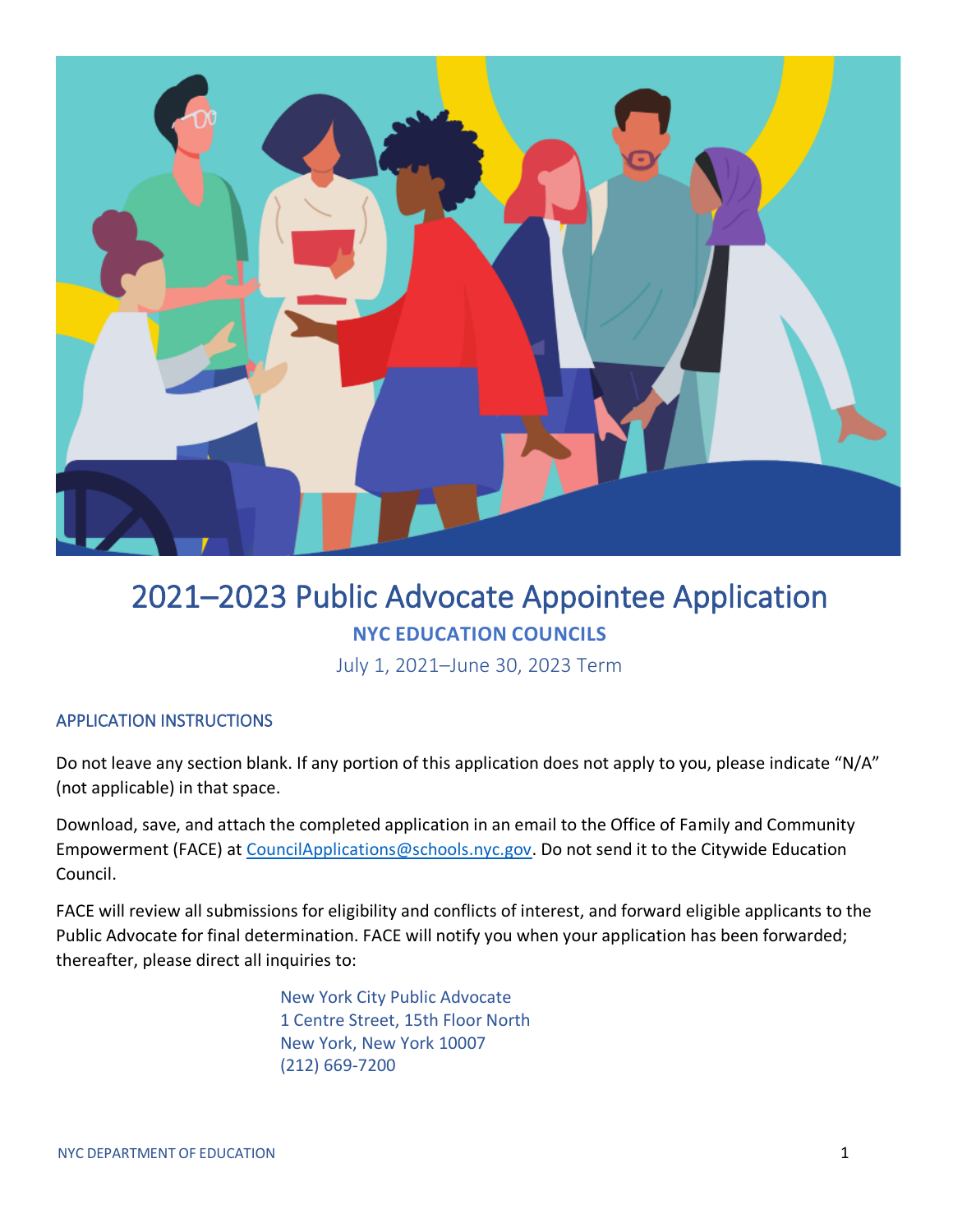

## SUMMARY OF ELIGIBILITY REQUIREMENTS:

Chancellor's Regulations D-150, D-160, and D-170 set forth the eligibility requirements for members of the Citywide Council on Special Education (CCSE) and Citywide Council for District 75 (CCD75), the Citywide Council on High Schools (CCHS), and the Citywide Council on English Language Learners. The complete regulations can be found online at: [https://www.schools.nyc.gov/about-us/policies/chancellors-regulations.](https://www.schools.nyc.gov/about-us/policies/chancellors-regulations) Eligibility is determined at the time of application.

- **CCHS** has 13 voting members: 10 (2 from each borough) elected parents of current high school students; 1 Public Advocate appointee; one CSSE and one CCELL appointee.
- **CCSE** has 11 voting members: 9 parents of students currently receiving special education services paid for by DOE; and 2 Public Advocate appointees.
- **CCD75** has 11 voting members: 9 parents of students currently attending a District 75 program; and two Public Advocate appointees.
- **CCELL** has 11 voting members: 9 parents of students in a bilingual or ESL program ("ELL students") currently or within the past two years.

## WHO IS ELIGIBLE TO APPLY:

All Public Advocate Appointees must reside in New York City. In addition,

- **For CCSE:** appointees must be individuals with extensive experience and knowledge in the areas of educating, training, or employing individuals with disabilities, who will make significant contributions to improving special education in DOE schools. (see [Chancellor's Regulation D](https://www.schools.nyc.gov/about-us/policies/chancellors-regulations/volume-d-regulations)-150)
- **For CCD75:** appointees must be individuals with extensive experience and knowledge in the areas of educating, training, or employing individuals with disabilities, who will make significant contributions to improving special education in DOE schools. (see [Chancellor's Regulation D](https://www.schools.nyc.gov/about-us/policies/chancellors-regulations/volume-d-regulations)-150)
- For CCHS: appointees must be individuals with extensive business, trade or education experience and knowledge, and who will make a significant contribution to improving education in DOE schools. (see Chancellor's Regulation D-160)
- **For CCELL**: appointees must be individuals with extensive experience and knowledge in the education of English Language Learners who will make significant contributions to improving bilingual and ENL programs in DOE schools. (see [Chancellor's Regulation D](https://www.schools.nyc.gov/about-us/policies/chancellors-regulations/volume-d-regulations)- 170)

Public Advocate appointees serve two-year terms and have no term limit.

#### WHO IS NOT ELIGIBLE TO SERVE:

NYS Education Law and Chancellor's Regulations prohibit certain individuals from serving on an Education Council. The complete list is found in Chancellor's Regulations D-150 for CCSE and CCD75, in Chancellor's Regulations D-160 for CCHS, and in Chancellor's Regulations D- 170 for CCELL. If you fall in any of the listed categories, you will not necessarily be disqualified. You may be contacted by a representative of the NYCDOE for additional information, and you may still be allowed to serve.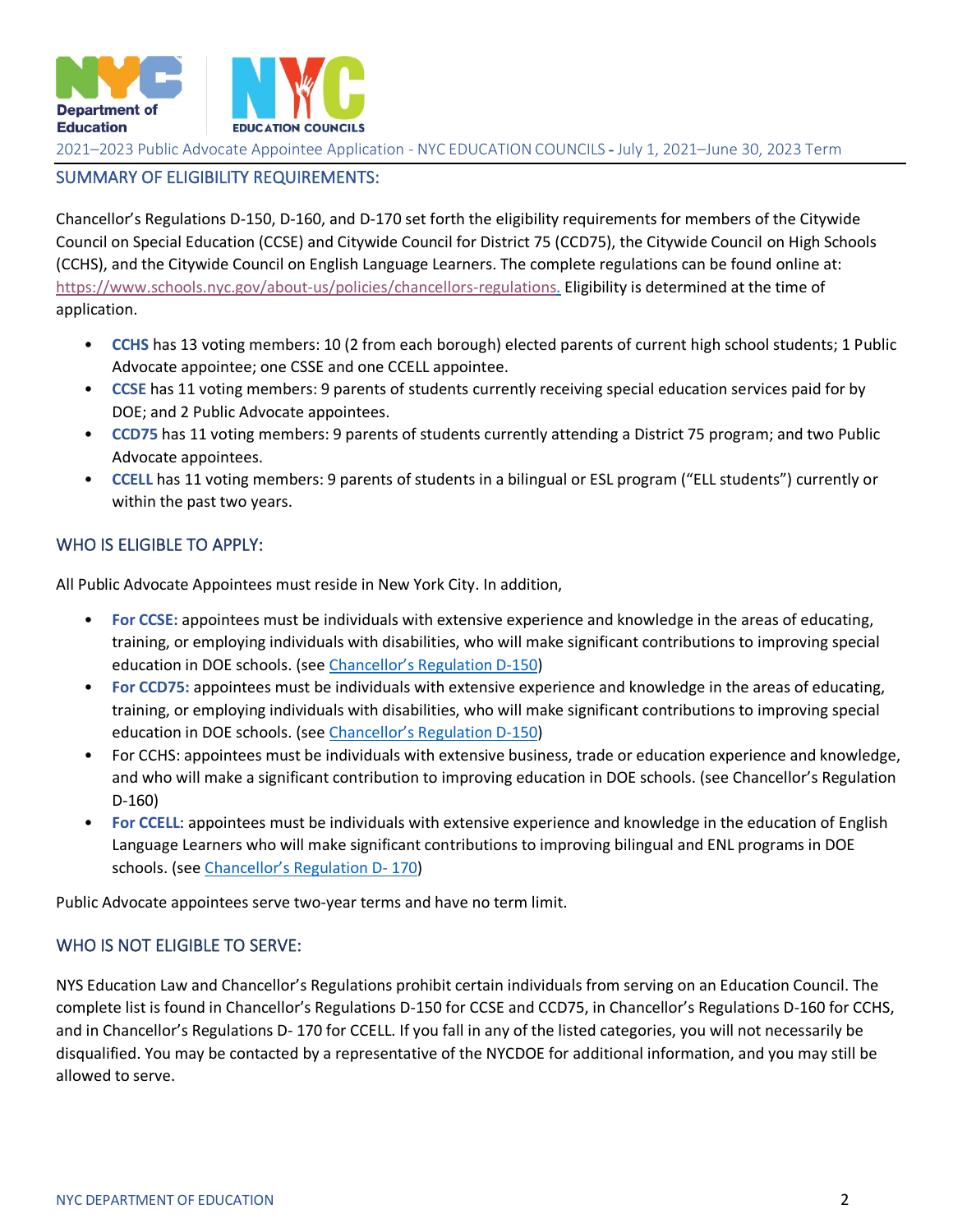

## APPLICANT INFORMATION

**Indicate the Citywide Education Council to which you are applying. See "Who is eligible to apply" in the instructions.**

| $\mathbf O$ | <b>Community Education Council (CEC)</b> |
|-------------|------------------------------------------|

☐ Citywide Council on High Schools (CCHS)

☐ Citywide Council on Special Education (CCSE)

☐ Citywide Council on English Language Learners (CCELL)

☐ Citywide Council for District 75 (CCD75)

| Preferred Phone Number: | Secondary Phone Number: Name of the Contract of the Contract of the Contract of the Contract of the Contract of the Contract of the Contract of the Contract of the Contract of the Contract of the Contract of the Contract o |
|-------------------------|--------------------------------------------------------------------------------------------------------------------------------------------------------------------------------------------------------------------------------|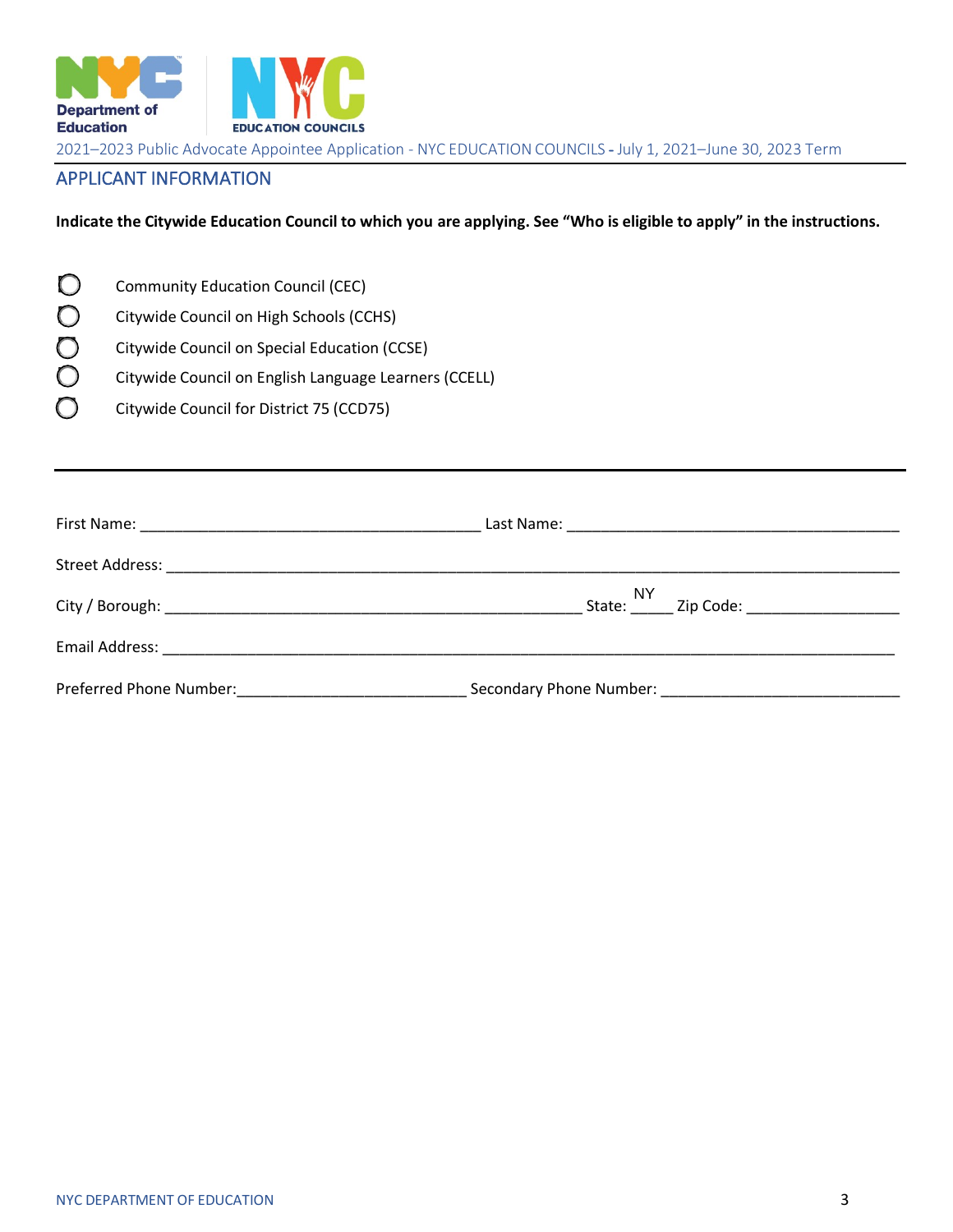

### ELIGIBILITY VERIFICATION

Answer the questions below. Additional questions may be asked to confirm your eligibility. Review the eligibility requirements provided in the application Instructions. **Do not leave any section blank.**

Are you currently employed by the Department of Education?

|                                                                                                                     | YES        | <b>NO</b>                                                                                                                |
|---------------------------------------------------------------------------------------------------------------------|------------|--------------------------------------------------------------------------------------------------------------------------|
| If yes, please indicate your title and location of your job:                                                        |            |                                                                                                                          |
|                                                                                                                     |            |                                                                                                                          |
| Do you hold any elective public office or any elective or appointed party position other than delegate or alternate |            |                                                                                                                          |
| delegate to a national, state, judicial or other party convention, or member of a county committee?                 |            |                                                                                                                          |
|                                                                                                                     | <b>YES</b> | <b>NO</b>                                                                                                                |
| If yes, please describe:                                                                                            |            |                                                                                                                          |
|                                                                                                                     |            |                                                                                                                          |
|                                                                                                                     |            |                                                                                                                          |
|                                                                                                                     |            |                                                                                                                          |
| Have you ever been convicted of, or pleaded guilty/no contest to, a misdemeanor or felony offense in this state or  |            | elsewhere? Note: You are not required to disclose violations, infractions, or offenses that were dismissed, expunged, or |
| sealed; or youthful offender offenses or cases adjudicated as a youthful offender.                                  |            |                                                                                                                          |
|                                                                                                                     | <b>YES</b> | <b>NO</b>                                                                                                                |
| If yes, please describe:                                                                                            |            |                                                                                                                          |
|                                                                                                                     |            |                                                                                                                          |

Have you ever been removed from a PA/PTA, school leadership team, district Presidents' Council, Borough High School Council, Title I Committee, a community school board, a Community District Education Council, the Citywide Council on high Schools, the Citywide Council on English language learners, the Citywide Council for Special Education, or the Citywide Council for District 75?



If yes, please describe: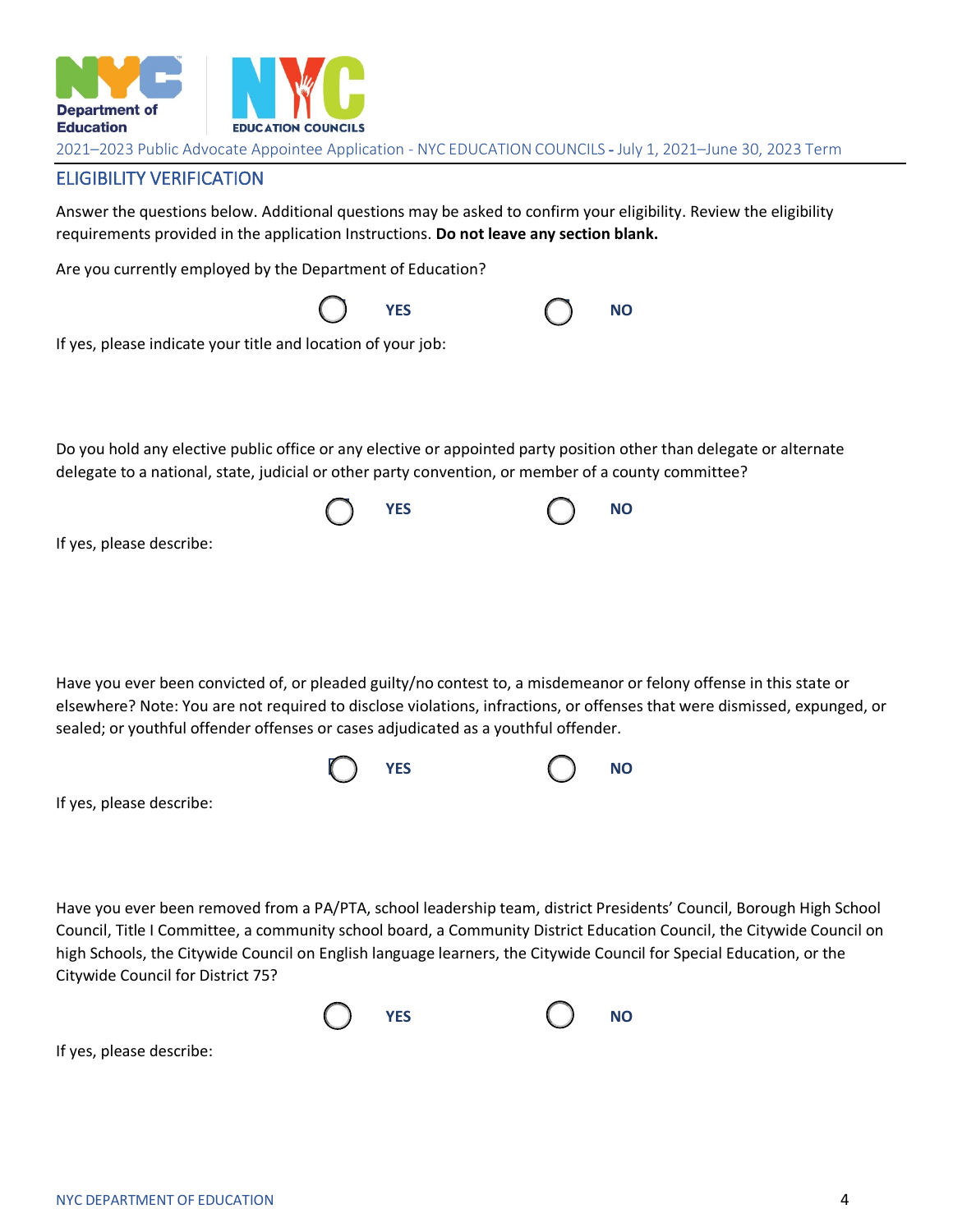

## Candidate Statement

Describe school related, community, or civic activities in which you participated that you believe will make you a strong candidate.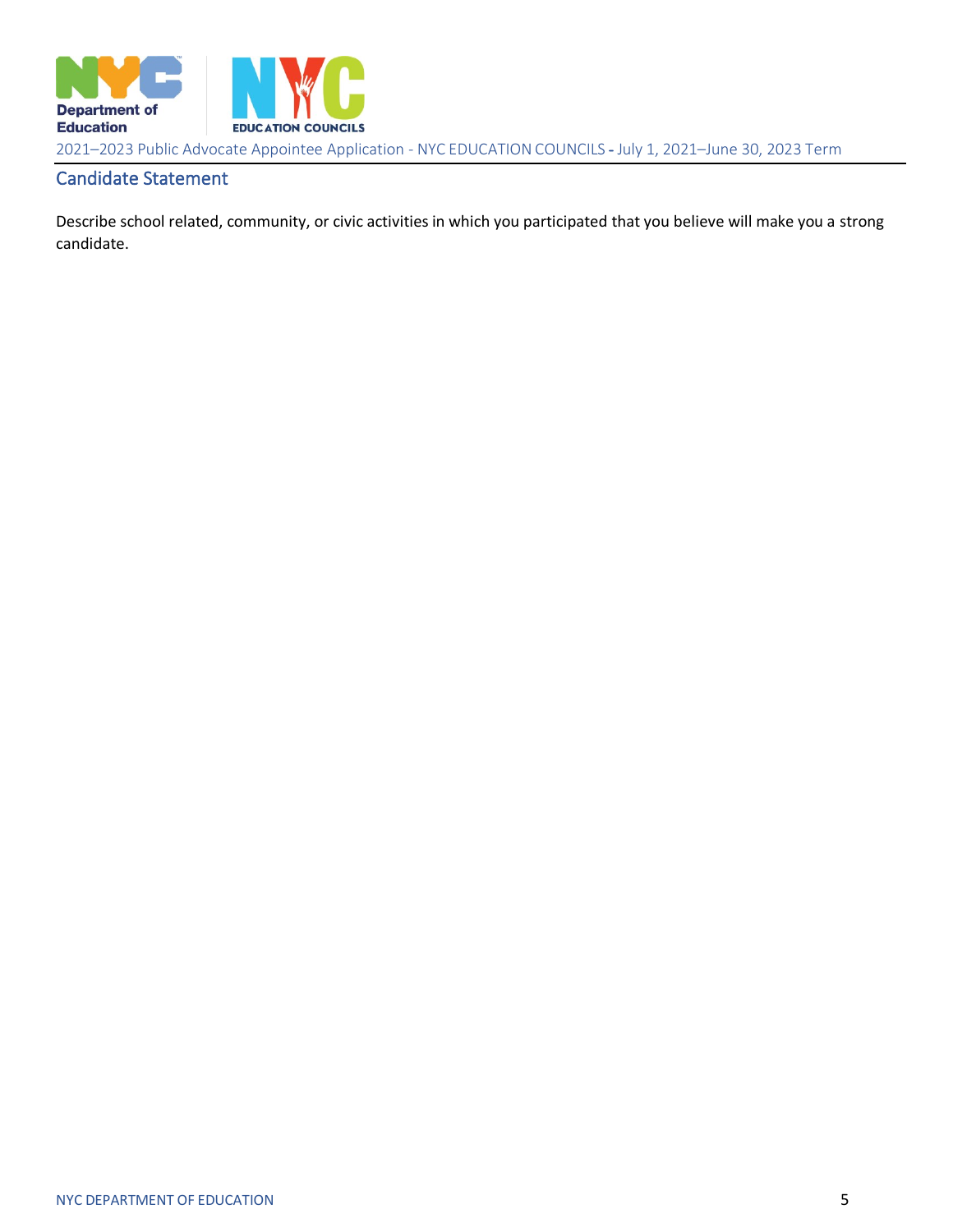

## APPLICANT'S EMPLOYER

List the name of every employer (including self-owned businesses):

- From which you received more than \$1,000 for services performed or for goods sold produced in the 12 months preceding the date you are completing this form, and/or
- Of which you were a paid member, officer, director, or trustee

## Clearly indicate "N/A" if the section is not applicable.  $\Box$  N/A

| <b>EMPLOYER NAME</b><br>(Dates of employment) | Job title or brief job description. Do<br>you have any interaction with DOE?<br>If yes, describe and indicate whether<br>you work in the Community School<br>District where you are applying. | Does employer do business<br>with DOE, including Community<br>School Districts? Answer: YES,<br>No, or Unknown | If applicable, provide a description<br>of employer's business dealings<br>with the DOE, including<br><b>Community School Districts</b> |
|-----------------------------------------------|-----------------------------------------------------------------------------------------------------------------------------------------------------------------------------------------------|----------------------------------------------------------------------------------------------------------------|-----------------------------------------------------------------------------------------------------------------------------------------|
| Example: Staples                              | Example: Store Manager                                                                                                                                                                        | Example: Yes                                                                                                   | Example: Sells supplies to DOE,<br>but not district X                                                                                   |
|                                               |                                                                                                                                                                                               |                                                                                                                |                                                                                                                                         |
|                                               |                                                                                                                                                                                               |                                                                                                                |                                                                                                                                         |
|                                               |                                                                                                                                                                                               |                                                                                                                |                                                                                                                                         |
|                                               |                                                                                                                                                                                               |                                                                                                                |                                                                                                                                         |
|                                               |                                                                                                                                                                                               |                                                                                                                |                                                                                                                                         |
|                                               |                                                                                                                                                                                               |                                                                                                                |                                                                                                                                         |
|                                               |                                                                                                                                                                                               |                                                                                                                |                                                                                                                                         |
|                                               |                                                                                                                                                                                               |                                                                                                                |                                                                                                                                         |
|                                               |                                                                                                                                                                                               |                                                                                                                |                                                                                                                                         |
|                                               |                                                                                                                                                                                               |                                                                                                                |                                                                                                                                         |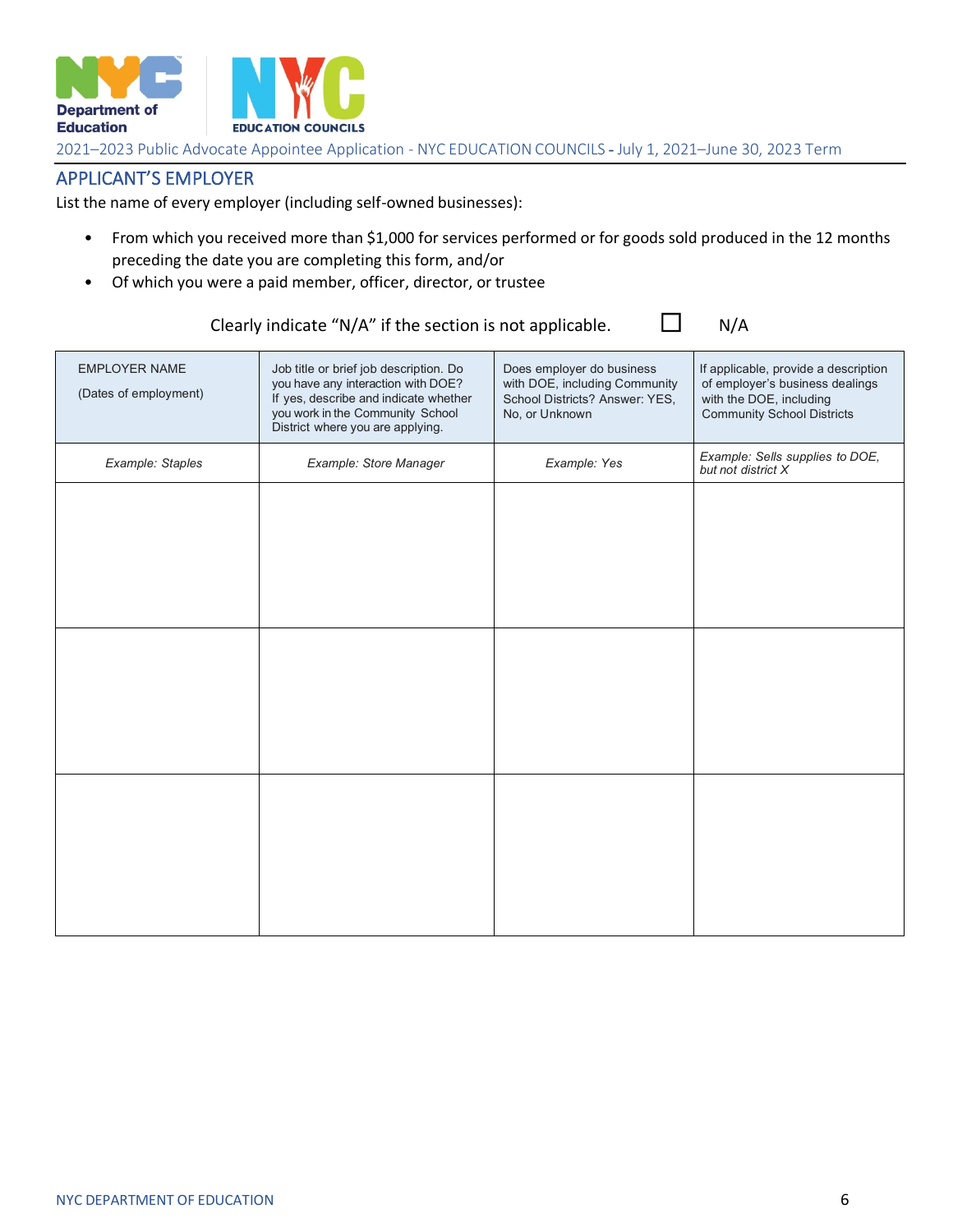

## APPLICANT'S VOLUNTEER POSITIONS

List every organization in which you hold any volunteer (uncompensated) office or position, such as an officer, director or trustee. Do NOT list organizations in which you are only a member.

## Clearly indicate "N/A" if the section is not applicable.  $\Box$  N/A

| NAME OF ORGANIZATION   | TYPE OF ORGANIZATION         | Title or brief description of your<br>volunteer activity. Do you have any<br>interaction with DOE? If yes,<br>describe and indicate whether you<br>volunteer in the Community School<br>District where you are applying | Does the organization do business<br>with DOE, including Community<br>School Districts? Answer: YES,<br>No, or Unknown |
|------------------------|------------------------------|-------------------------------------------------------------------------------------------------------------------------------------------------------------------------------------------------------------------------|------------------------------------------------------------------------------------------------------------------------|
| Example: Tree Top Inc. | Example: Cooperative Nursery | Example: President                                                                                                                                                                                                      | Example: No                                                                                                            |
|                        |                              |                                                                                                                                                                                                                         |                                                                                                                        |
|                        |                              |                                                                                                                                                                                                                         |                                                                                                                        |
|                        |                              |                                                                                                                                                                                                                         |                                                                                                                        |
|                        |                              |                                                                                                                                                                                                                         |                                                                                                                        |
|                        |                              |                                                                                                                                                                                                                         |                                                                                                                        |